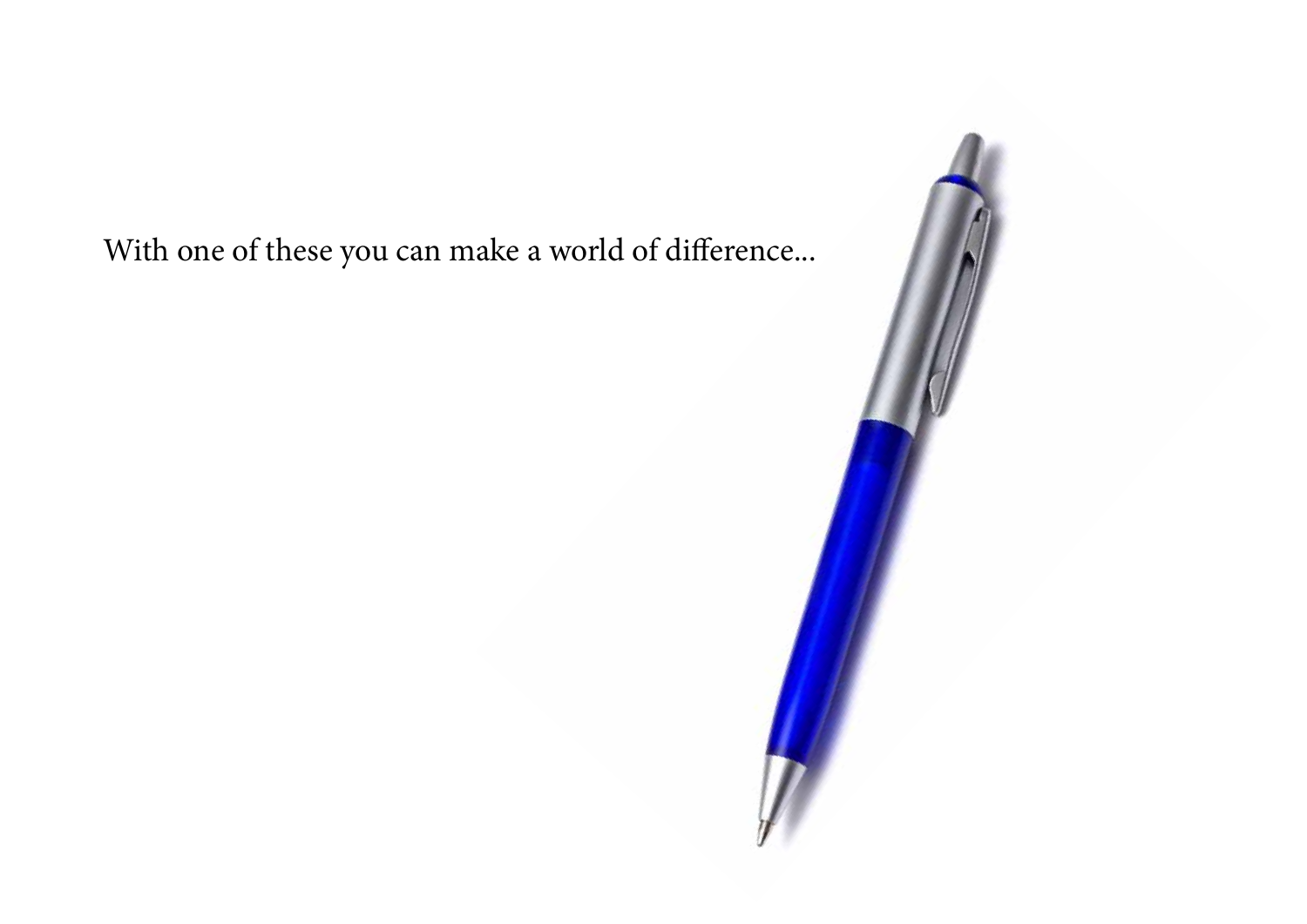Just put pen to paper to help families in Africa...

#### **Who are we and what do we do?**

We're a small charity, all volunteers, known as the Buriton Village-to-Village Group. We provide vital support for villagers in the tropical Dominase area of rural Ghana, West Africa.

 With the help of a similar group in Dominase, we identify projects to boost living standards, reduce poverty and improve health and education.

 Recent projects include providing wells for fresh water, building household and school toilets, buying books for schools and more recently paying for teacher training for local staff.

 The projects have helped prevent many Dominase villagers, especially children, from contracting potentially life-threatening diseases, given dozens of families their first household loo ever, and enabled many schoolchildren, particularly girls, to go to school regularly.

 Our education projects can also make a big difference to children's opportunities to learn English – a vital route out of poverty.



#### **What's life like in Dominase?**

Living conditions are pretty basic. There's no running water, no flush toilets and only a few wells and boreholes. The local river, often used for washing, is dirty and a cause of chronic disease and death.

 Houses are often little more than shacks, cooking takes place outside, firewood is collected from the jungle and clothes washing is done by hand in bowls and buckets.

 Mains electricity reached the community in 2009 but not all villagers can afford it.



#### **How do we help?**

Only with the generous financial support of people in Buriton, their friends and families and increasing help from others around Hampshire and beyond.

 With our friends in Ghana, we identify important projects, raise funding, and then work out how to make each project happen.



# **What have we done so far?**

- provided clean, safe water supplies from wells and bore **•** holes
- $\bullet$  built toilet blocks with hygienic hand washing facilities at three schools
- trained local workers to build more than 200 household **•** loos
- provided 1,500 reading books for school libraries **•**
- launched a teacher-training initiative. **•**



# **Our principles**

- priorities are decided with our friends in Ghana **•**
- we use local expertise and provide training for local people wherever possible
- projects must be sustainable we do not wish Dominase to become dependent on us.

# **How can you help?**

By setting up a standing order and giving just a small amount of money each month, you can make a big difference to the lives of everyone in Dominase.

 By making regular contributions, you can help us identify longer term projects and make an even bigger difference to living standards there.

£1 a month buys a reading book for a child every month £2 a month buys books to boost school libraries £5 a month buys a household toilet for a family every year – or enough school books for a whole classroom of children every year.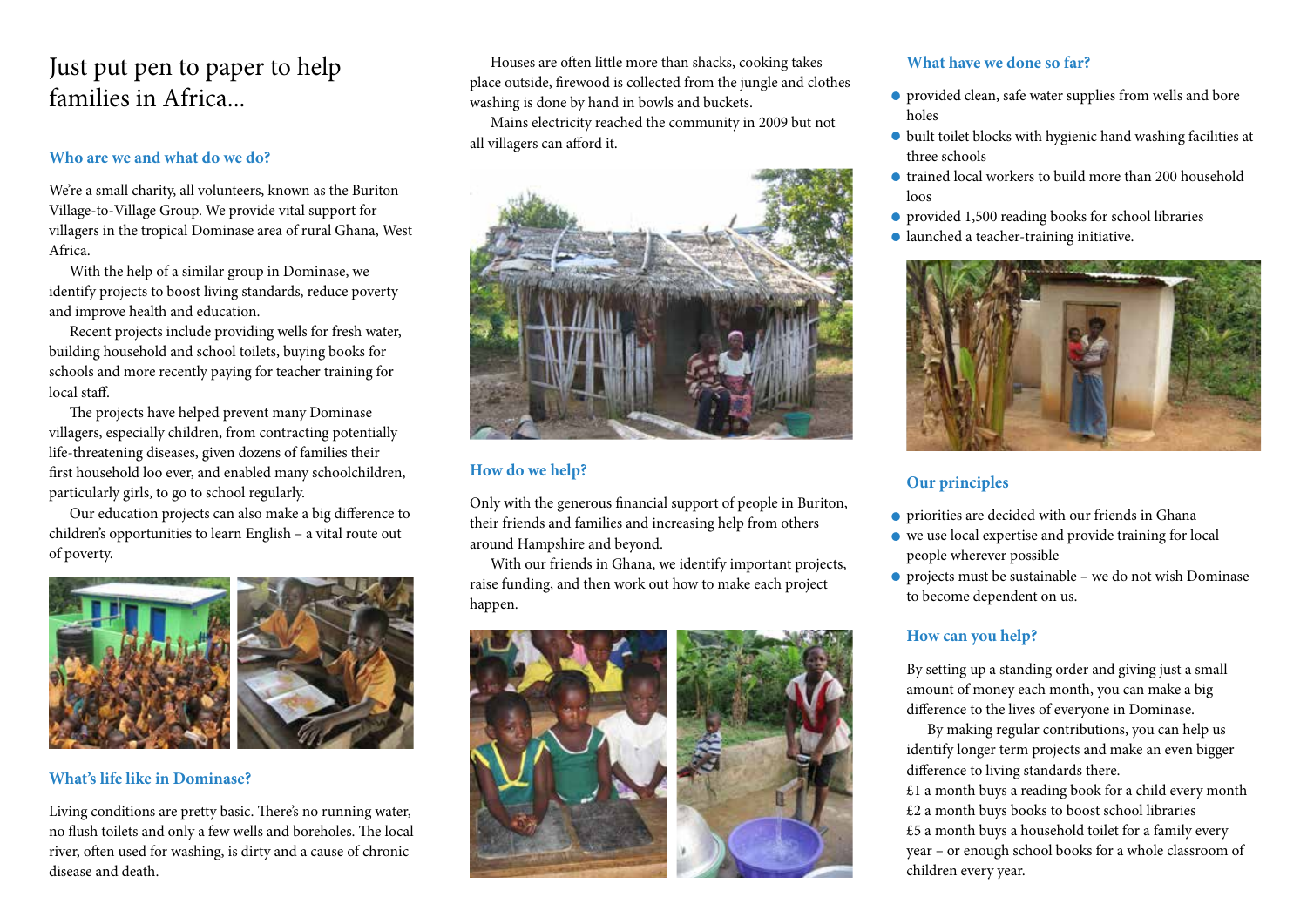### **Where will your money go?**

Thanks to the generous support of a local sponsor who finances all our administrative costs, every penny raised goes towards projects in Dominase.

 That means every penny you give will be spent on our projects in Dominase.

 We also monitor projects closely to ensure your generous support gets to where it is needed most.

# **What your money can buy?**

Your money will ensure projects which improve basic living standards – providing fresh water from properly constructed bore holes and building household and school toilets – will continue.

 Education is another priority and you'll help provide books and other equipment for schools and teacher training for local people.

# **What do you do next?**

Please set up a standing order by completing the form accompanying this leaflet, indicating how much you would like to contribute each month and return it to us.

 We will then send you a regular report on our work explaining how your money is helping make life better for the people of Dominase.

 Many thanks for your support. It really is appreciated.

# **How can I find out more?**

For more information, please visit **http://www.buriton.info/dominase** or telephone **01730 231326**







**Helping to improve young lives**